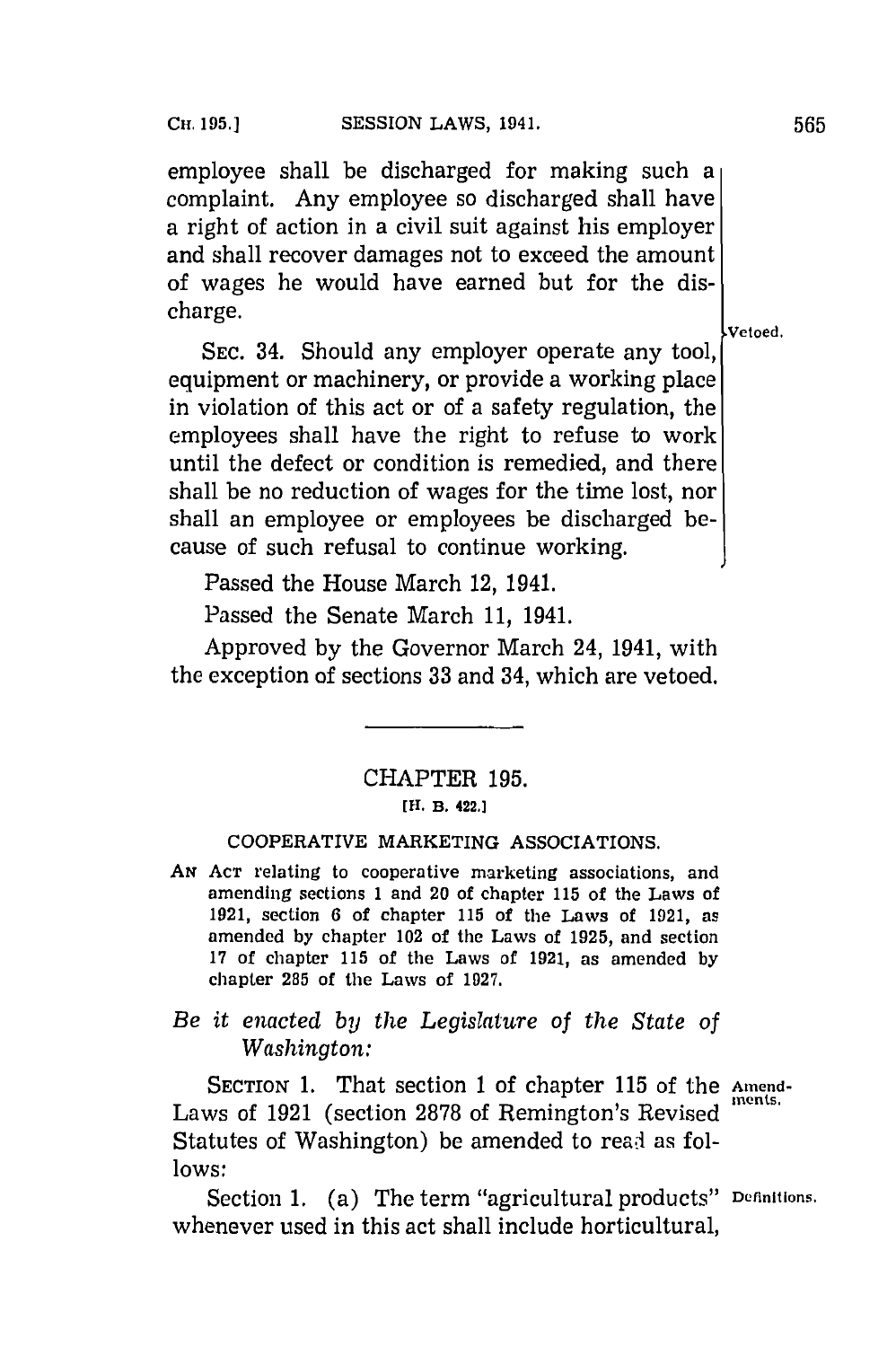**Definitions,** viticultural, forestry, dairy, livestock, poultry, bee and farm products.

> **(b)** The term "members" wherever used in this act shall include actual members of associations without capital stock and holders of common stock in associations organized with capital stock.

> **(c)** The term "association" wherever used in this act means any corporation organized under this act.

> **(d)** The term "person" wherever used in this act shall include individuals, firms, partnerships, corporations and associations.

**Deemed** Associations organized hereunder shall be deemed nonprofit, inasmuch as they are not organized to make profits for themselves as such, or for their members as stockholders, but only for their members as producers of agricultural products.

Amend-<br>ments. SEC. 2. That section 6 of chapter 115 of the Laws of 1921 as amended by chapter 102 of the Laws of **1925** (section **2883** of Remington's Revised Statutes of Washington) be amended to read as follows:

Only persons<br>
in production<br>
of product<br> **EXECUTE: CONFIDENTIAL CONSTANT: CONFIDENT**<br> **CONFIDENT**<br> **CONFIDENT**<br> **CONFIDENT**<br> **CONFIDENT**<br> **CONFIDENT**<br> **CONFIDENT**<br> **CONFIDENT**<br> **CONFIDENT**<br> **CONFIDENT**<br> **CONFIDENT**<br> **C** of product **prescribed in its by-laws, any association may admit members,** as members, or issue common stock only to persons engaged in the production of the agricultural products to be handled **by** or through the association, including the lessees and tenants of land used for the production of such products and any lessors and landlords who receive as rent part of the crop raised on the leased premises.

> **(b)** If a member of a non-stock association be other than a natural person, such member may be represented **by** any individual, officer or member thereof, duly authorized in writing.

> **(c)** Any association organized hereunder may become a member or stockholder of any other association or associations organized hereunder.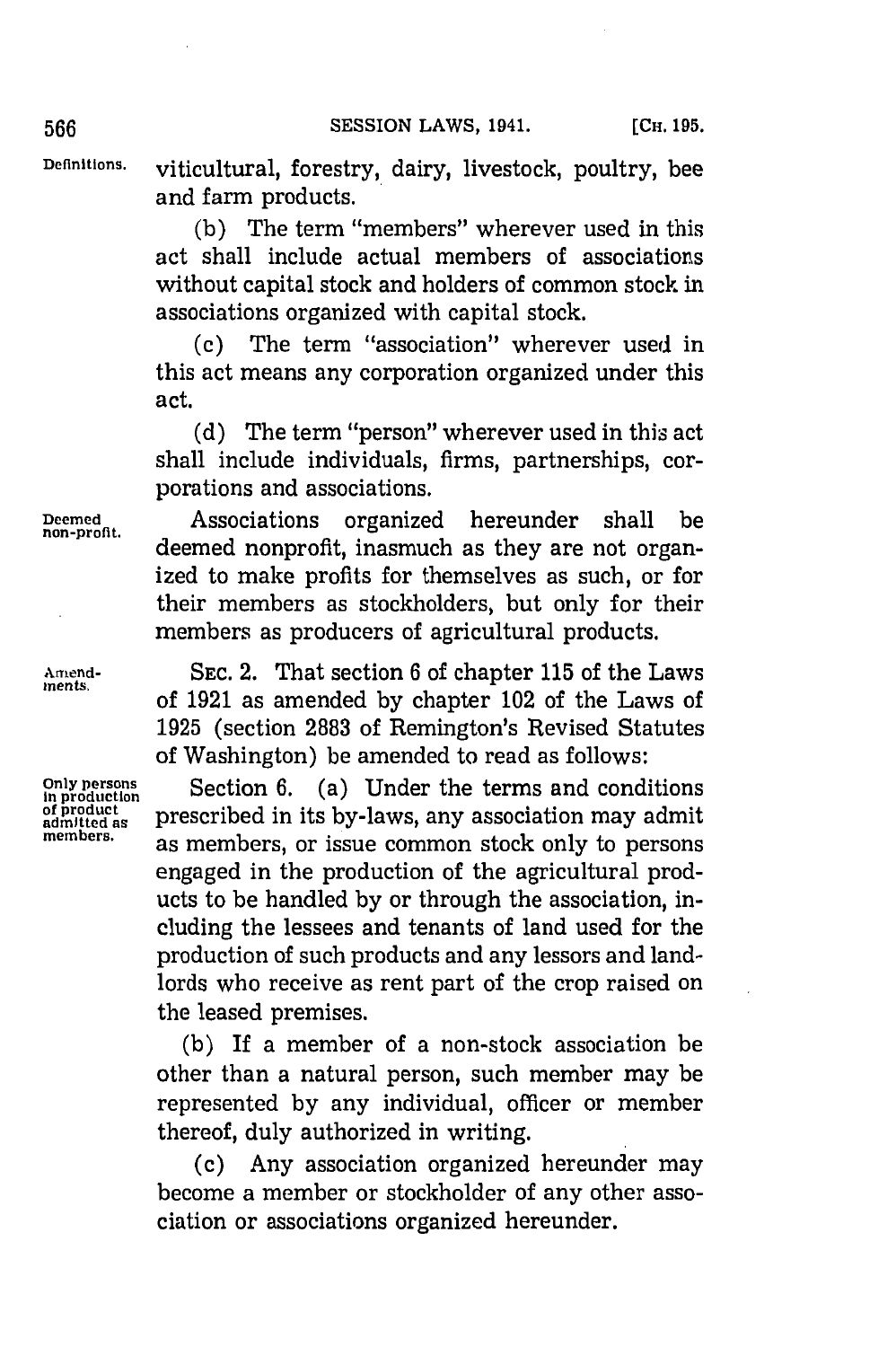(d) Any member of an association organized <sup>Cessation</sup> under the provisions of this act who ceases to be ac- **infirmal** integral position tively engaged in the production for such association of any of the agricultural products, for the marketing of or dealing in which such association is organized, shall, upon the expiration of thirty days from the date he ceases the production of such agricultural products for the association and/or resigns his membership, be classified as an associate member.

Preferred stockholders engaged in the production of agricultural products shall have all the rights and privileges of active members except that of voting.

(e) Any association organized under the pro- **Association** visions of this act may purchase the stock or the **change awn** membership of any associate member with any available funds of the association, whether surplus or not.

**SEC. 3.** That section **17** of chapter **115** of the Laws **Amend-ments.** of **1921** as amended **by** chapter **285** of the Laws of **1927** (section 2894 of Remington's Revised Statutes of Washington) be amended to read as follows:

Section **17.** Each association formed under this **Annualaudit** act shall cause an annual audit to be made of its books **by** a certified public accountant or **by** a public accountant not continuously employed **by** such association. Copies of the report of such auditor shall be available to the members of said association and to the Director of Agriculture. In the event that onetenth or more of the members of an association organized under this act made written demand upon the Director of Finance, Budget and Business for an Audit may be audit **by** his department, said director is authorized, **deniand.** empowered and directed to cause an examination and audit to be made of the affairs and books of such association and in such event a charge of not more than ten dollars (\$10) per day and expenses for each **President**. examiner of said department shall be made to the association to pay the actual expense of making such examination and audit.